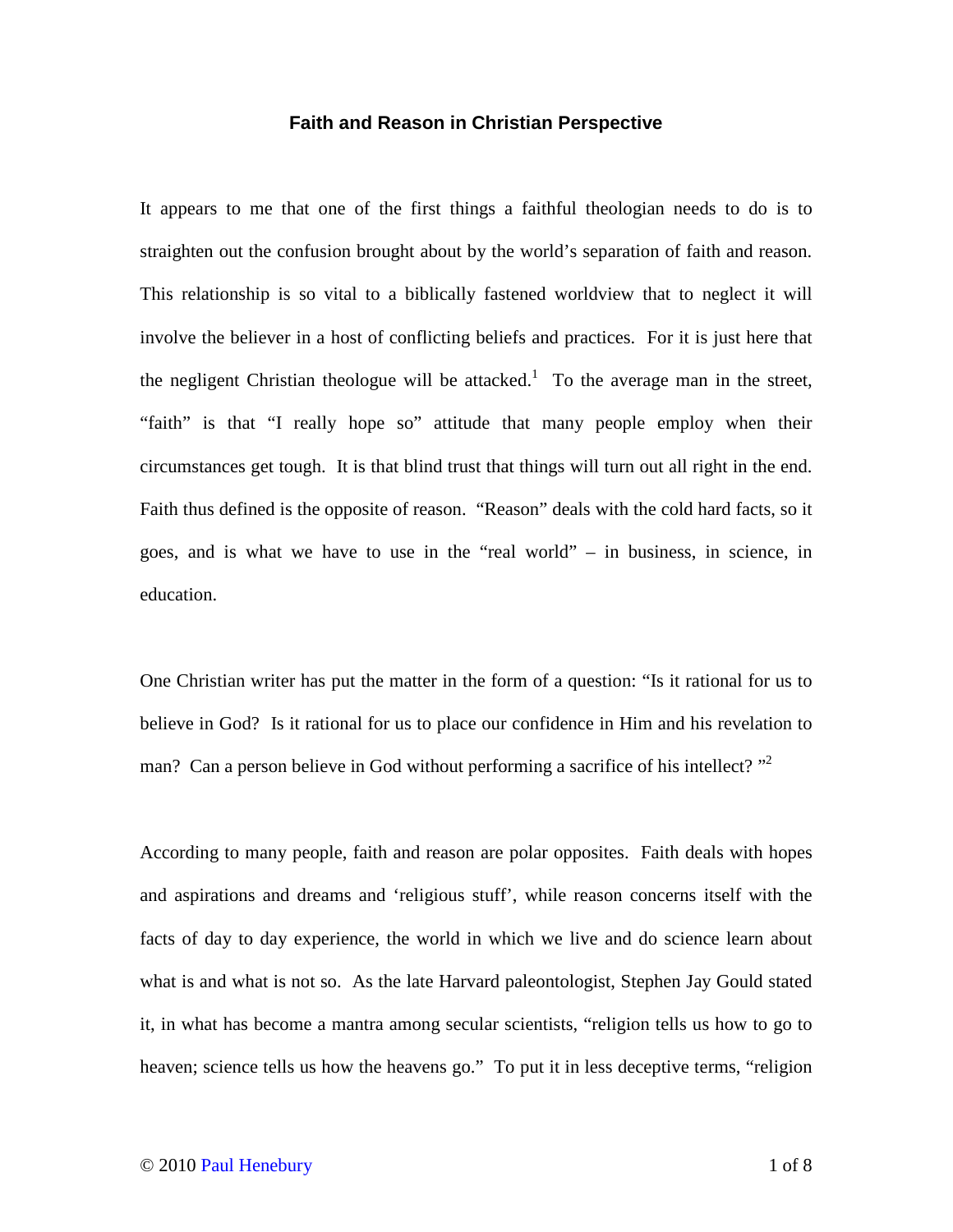deals with gods and heaven and pixies and UFO's; while science (which knows these things are non-existent) concerns itself with what is so." Gould even thought up a nice anagram for his concept: NOMA, or "non over-lapping magisteriums".<sup>3</sup> Secular science gets all the facts; faith gets all the pink elephants. Or as one astute critic observed,

The power to define "factual reality" is the power to govern the mind, and thus to confine "religion" within a naturalistic box. For example, a supposed command of God can hardly provide a basis for morality unless God really exists. The commands of an imaginary deity are merely human commands dressed up as divine law…[N]aturalistic metaphysics relegates both morality and God to the realm outside of scientific knowledge, where only subjective belief is to be found. $4$ 

It is because of misconceptions such as these that the matter deserves more attention than it gets. We must begin by defining our terms. Gould and his followers are so impressed by their formulation of the issue because they have defined *faith* away while reconstituting *reason* so that it mirrors their own opinion of themselves and what they think they are doing. The first thing that any person should do, therefore, is to know what he means when employing specific terminology.

I will define *reason* along with theologian-philosopher John Frame as, "the human ability or capacity for forming judgments and inferences."<sup>5</sup> This is employing the word in a descriptive sense. Frame goes on to narrow the definition down to a normative sense "to denote correct judgments and inferences."<sup>6</sup> The important thing to notice about Frame's definition is that it houses no built-in biases against supernaturalism. While being itself a perfectly good description it does not contain anything in it with which the secularist can control the debate.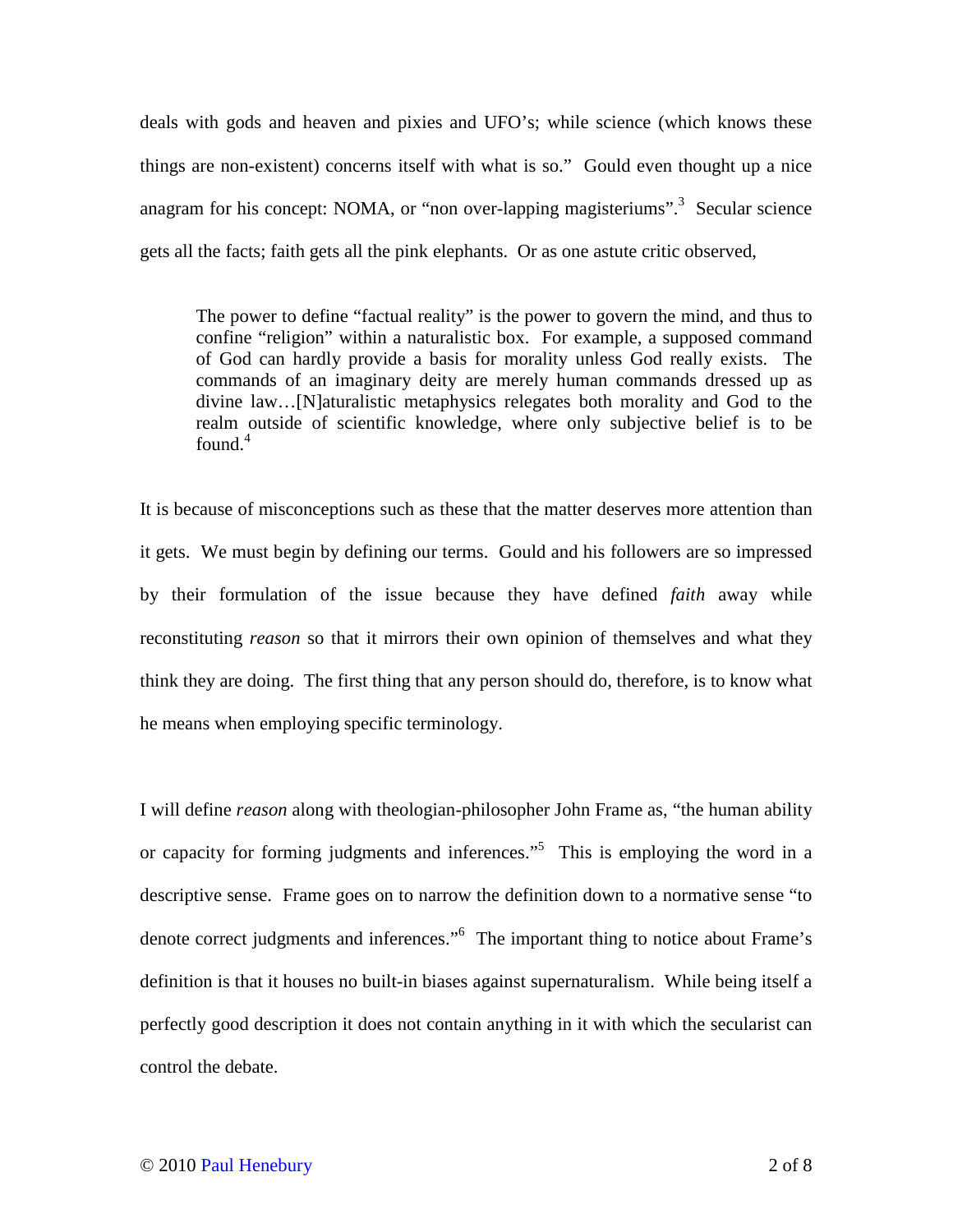*Faith*, meanwhile, may be accurately defined as "persuasion of the divine truth," upon which we rightly presume when we renounce all self-dependence, and upon which all our hope is based."<sup>7</sup> Carl Henry provides a perceptive yet succinct definition when he calls faith the "knowledge based on and issuing from revelation."<sup>8</sup> Within this definition it is important to realize that such faith is impossible without the effectual working of the Holy Spirit. Hence, we are not concerned with a general religious belief, but in a living faith which has "its object, basis, and origin" in a relationship "between a human being and God."<sup>9</sup> This faith is *dependent on revelation* and can come to certainty through a Divine in-working by means of the Word of God.

We may add one more definition to those given above, this time from the Scots worthy, Hugh Binning: "Faith is the soul's testimony to God's truth; the word [i.e. the Bible] is God's testimony."<sup>10</sup> To hearken back to a previous set of posts, the Divine *Logos* who created and structured the world and created us to interpret the world through Him via the Scriptures, has given faith as the *mechanism* by which the two are brought together.<sup>11</sup> Thus, faith is not opposed to reason; but in fact it is served by reason. We see this taught in Hebrews 11:3, "By faith we understand that the worlds were framed by the word God, so that the things which are seen were not made by things which are visible." As the "we" in the verse refers to saints, the understanding is available only on the basis of faith (cf. vv. 1 and 6). Since the verse refers either to the created spheres, or, most probably, in view of the historical references in the chapter, to the program of history itself, and it takes the prerequisite of faith to comprehend, then, patently, a Christian view of knowledge places faith before reason. Or as the Puritan commentator William Gouge put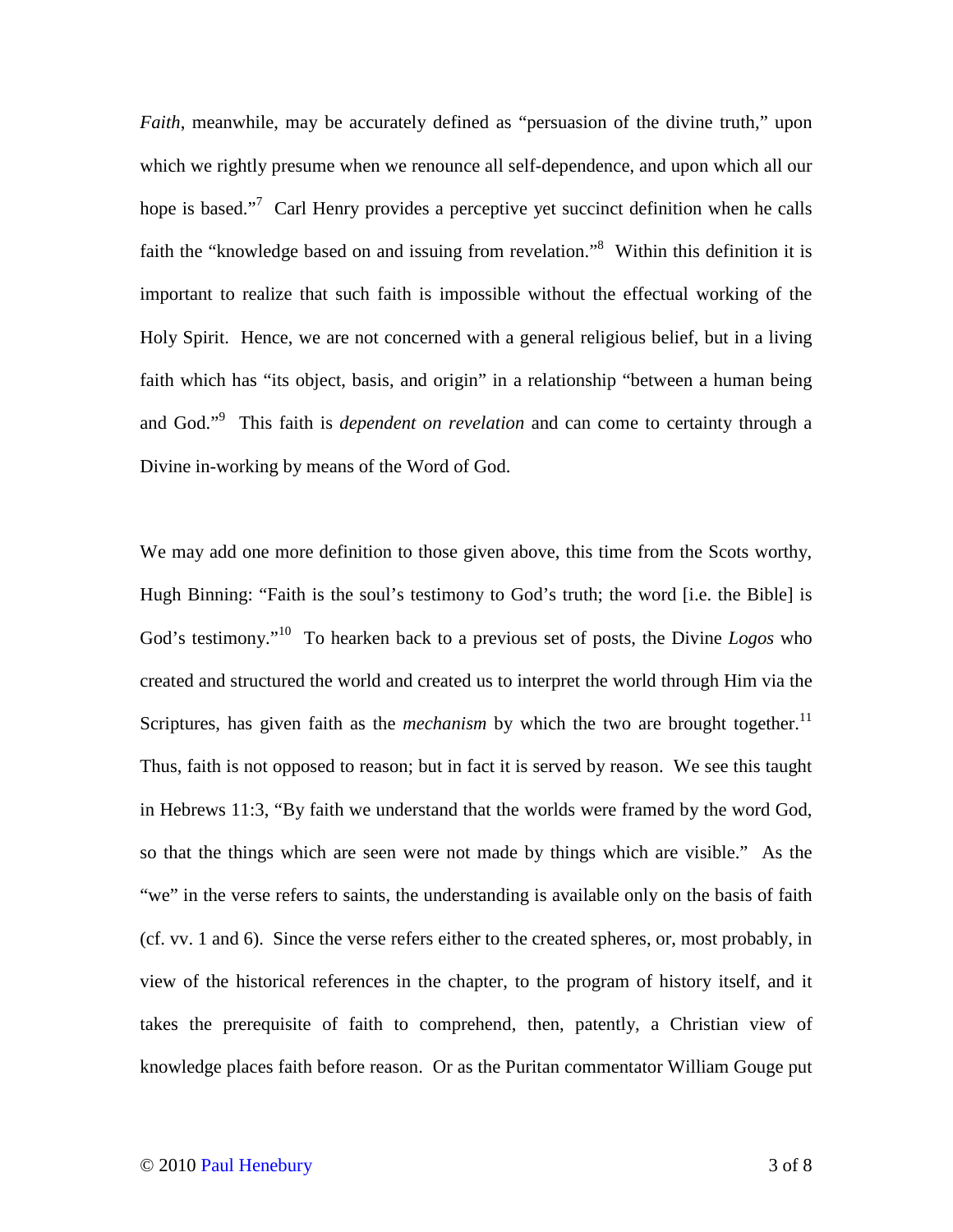it, "Faith is in the understanding."<sup>12</sup> Therefore, the teachings of the Bible should act as the "control beliefs"<sup>13</sup> of the one who has come under the sway of the Bible.

## **Revelation and Reason**

Having brought into the discussion the necessity of Divine revelation as the presupposition of faith, we are faced with the question of how reason relates to this revelation. My answer to this question will have to be provisional for now. I hope to post separately on this subject in the future.

If faith truly appropriates the truth about God then it is clear that it can have no proper function apart from Divine revelation. As "faith is the substance of things hoped for; the evidence of things not seen" (Heb. 11:1), it responds to matters above the reach of the inductive sciences (1 Cor. 2:10 etc). Hence, from a Christian point of view, it is essential for man to have proper faith if he is to know his creational environment fully.

Naturally, this is not the position of the unregenerate, nor, if what we have said above is true, can it ever be. This is for the simple reason that, according to Van Til, "Their epistemology is informed by their ethical hostility to God."<sup>14</sup> A century ago Herman Bavinck, following the work of C. P. Tiele, noted that every religion claimed as part of its identity, a form of revelation.<sup>15</sup> He noted that each religion, if it were to sustain itself, needed some source of explanation (of immaterial reality) beyond human reason.<sup>16</sup> But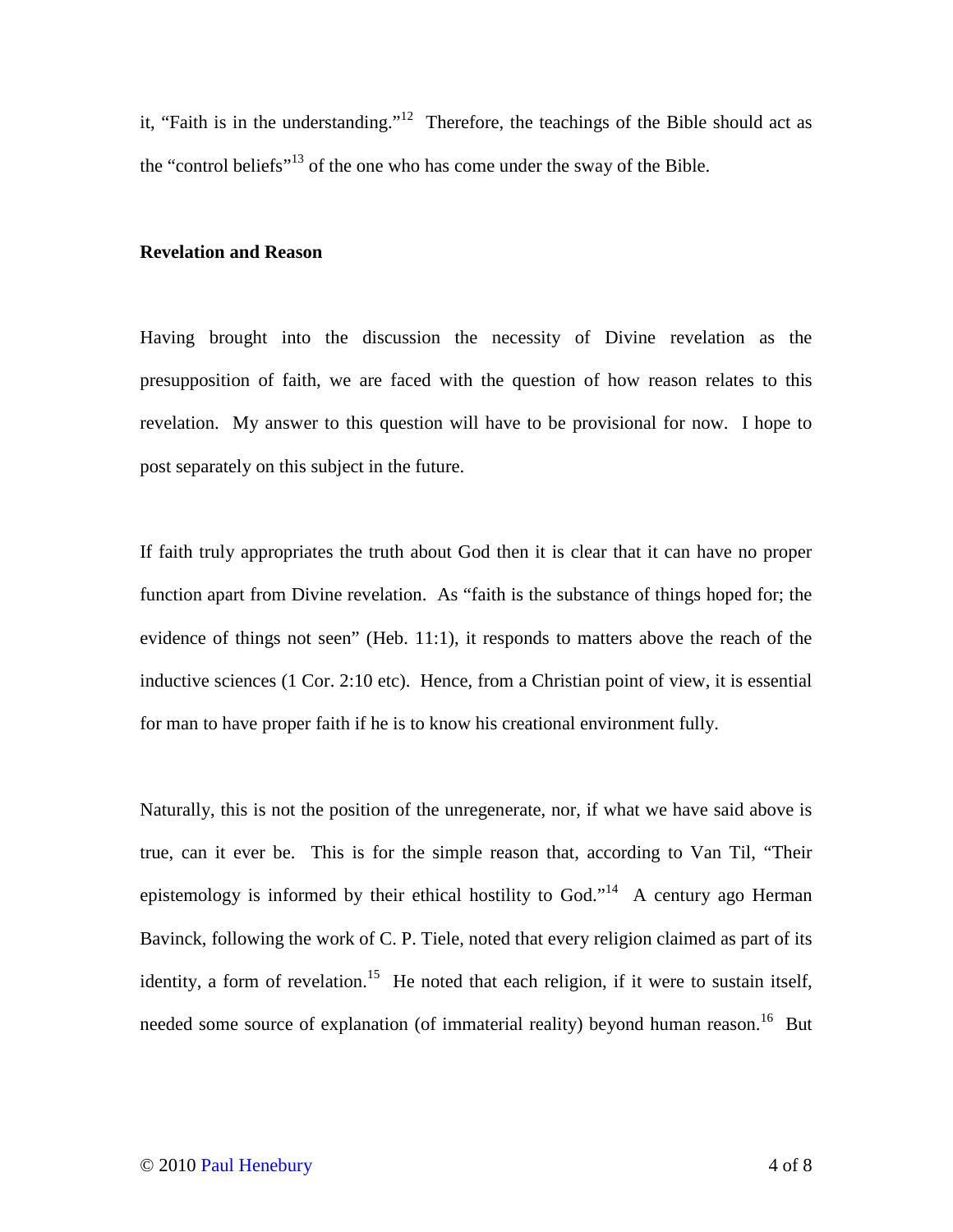once English Empiricism had gained prestige, "reason gradually gained for itself the power to pronounce on the content of revelation as well."<sup>17</sup>

The lesson is easy enough to discern. Though the Enlightenment project housed various theories and explanations of knowledge, the central pillar of all Enlightenment epistemology was the persuasion that the parameters of knowledge about reality were circumscribed by the rationality and intelligence of man. Bavinck remarked that, "Materially the gospel could not be anything other than the truth of reason."<sup>18</sup> There was no place left for faith. This is the "dead-end" down which most secular thought has come.

Even though both Rationalism and Empiricism as philosophical movements have been held up to withering scrutiny, they still enjoy a healthy adherence, particularly the latter, with its support of "the scientific method." As for Kant's attempt at fusing these two schools of thought together in his *Critique of Pure Reason,* we should remind ourselves that he only "saved science" from the potential ravages of Hume's skepticism by subjectivizing it, while at the same time "saving" religion and ethics by making them impenetrable to pure reason. But as the historian Will Durant asked,

What had the [Critique] really done? It had destroyed the naïve world of science, and limited it, if not in degree, certainly in scope, - and to a world confessedly of mere surface and appearance, beyond which it could issue only in farcical 'antinomies'; so science was 'saved'! The most eloquent and incisive portions of the book had argued that the objects of faith – a free and immortal soul, a benevolent creator – could never be proved by reason; so religion was 'saved'! No wonder the priests of Germany protested madly against this salvation, and revenged themselves by calling their dogs Immanuel Kant.<sup>19</sup>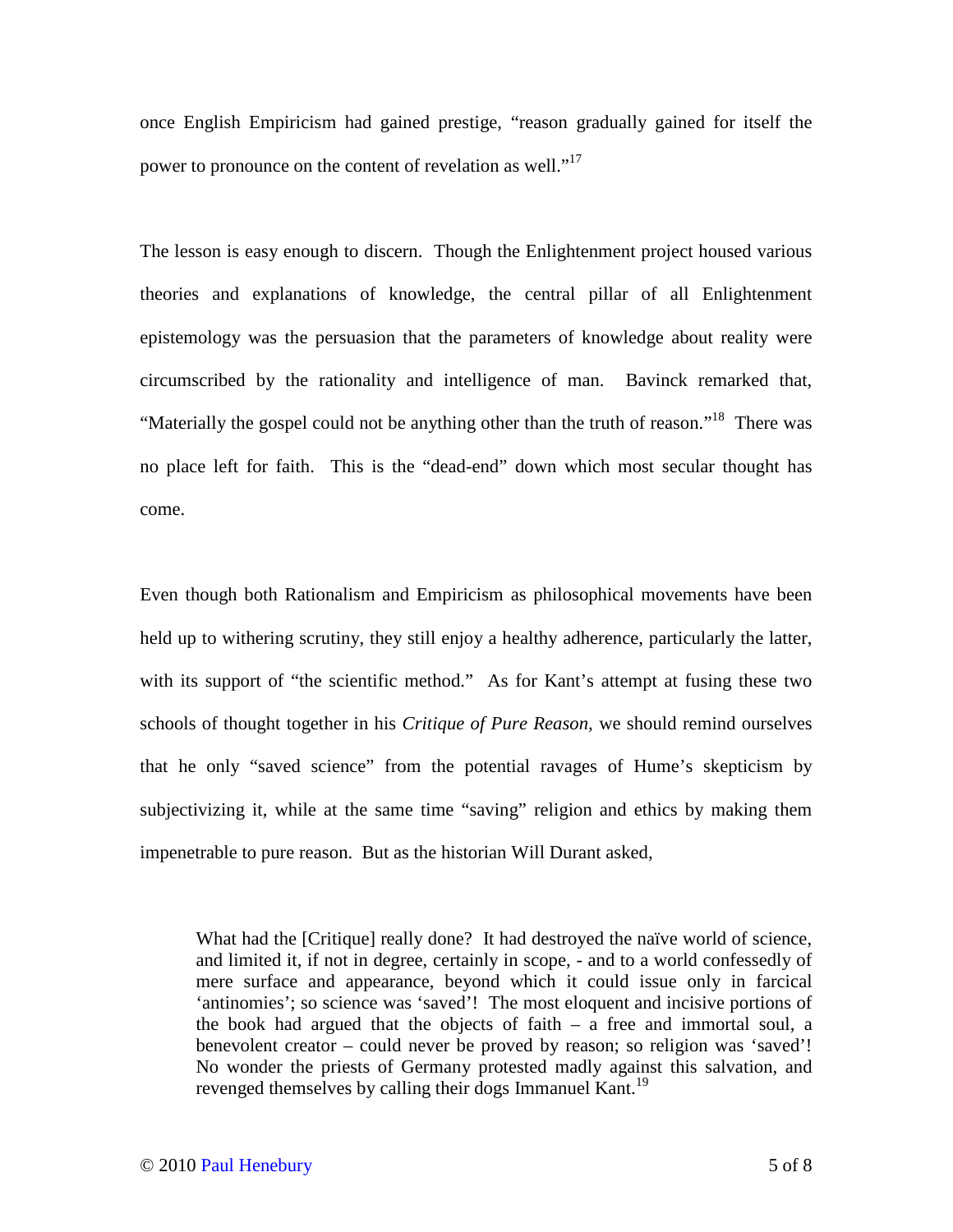Today non-Christian thought, though it more and more disavows the bombastic overconfidence of the Enlightenment, is just as aimlessly lost without a center as it has always been. Futility is the inevitable outcome of all non-revelational, or, better, antirevelational thought (Rom.  $1:21-22$ ).<sup>20</sup>

## **The Myth of Epistemological Neutrality**

What I have said above shows that there is no place of neutrality, no universal 'bufferzone' where all people, no matter their control beliefs, can come together to assess the facts without bias. This is emphatically the case between the Christian believer and the unbeliever in Christianity, whatever else he may believe. $21$ 

This is not to say for a second that there is nothing the believer and the unbeliever have in common. What we are saying is that when a Bible-believer and, say, a Muslim, or an atheist look at a fact, they may well agree on what the fact is (e.g. the midday sun), but they will not agree on the meaning of the fact. The Muslim will believe that the sun is there because Allah, his wholly transcendent and ineffable god, has determined it to be there. The atheist believes that the sun is there due to a series of momentous blind chain reactions dating back to a singularity some 15 billion years ago. The Christian-theist, on the other hand, sees as part of the creation and ongoing immanent providence of the transcendent<sup>22</sup> Triune God of the Bible, the redeeming God of grace.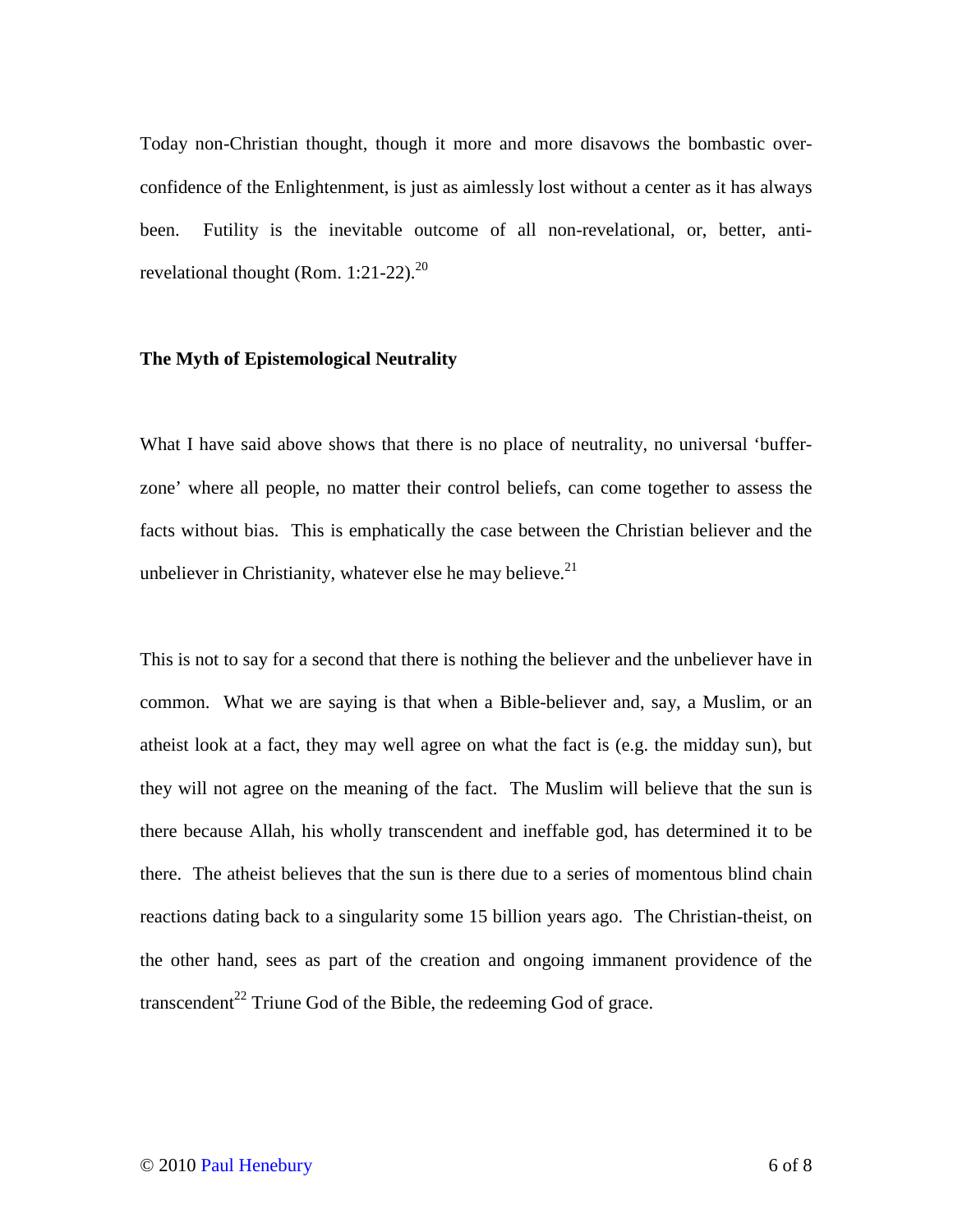One need only give a little thought to the issue of neutrality if he is a Christian. For *as a Christian* he sees the world. He is certainly not neutral. He is for Christ and the Bible (Matt. 12:30)! As Jochen Douma accurately puts it, "Choosing the LORD always means making a choice that excludes every other possibility."<sup>23</sup> And what is true of the Christian holds true for the non-Christian, for the Bible declares that he is far from being neutral either (Eph. 2:1-3). "Theologically, the point can be expressed this way: when people forsake the true God, they come under bondage to idols. When they reject the true standard, they adopt a false one."<sup>24</sup> This, at least, ought to be understood, but here is where the howls of protest are heard – howls emanating from conservative Christian scholarship no less.

To give one example, this sharp dichotomy is a main plank in the atheistic arguments of George H. Smith's, *Atheism: The Case Against God*, (Amherst, NY: Prometheus, 1989). Just read any atheist and you will discover the same approach. Many unbelievers think that the dichotomy between faith and reason is basic to why they can remain in their unbelief. Given the standard dichotomy I think they are correct.

<sup>2</sup> John P. Newport, *Life's Ultimate Questions*, (Fort Worth, Scripta Publishing Co,1994), 415.

<sup>&</sup>lt;sup>3</sup> We shall not tarry at this point to discuss the relationship of Theology to Science. But outside of a Christian-theistic description of the world science would be impossible.

<sup>4</sup> Phillip E. Johnson, *Darwin On Trial*, (Downers Grove: IVP, 1993), 161-162.

<sup>5</sup> John M. Frame, *The Doctrine of the Knowledge of God*, (Phillipsburg: P&R Publishing, 1987), 329. 6 Ibid, 330.

<sup>7</sup> Edward A. Dowey, Jr, *The Knowledge of God in Calvin's Theology*, (Grand Rapids: Eerdmans, Third edition, 1994), 154. The initial definition is from Calvin's *Institutes of the Christian Religion*, III. 2:14.

<sup>8</sup> Carl F. H. Henry, *God, Revelation and Authority*, (Wheaton, IL: Crossway Books, 2000), 2.57.

<sup>9</sup> Herman Bavinck, *Reformed Dogmatics: Prolegomena*, (Grand Rapids: Baker, 2003), 1.568.

<sup>10</sup> Hugh Binning, *Works*, (Ligonier, PA: Soli Deo Gloria, [1858] 1992), 32.